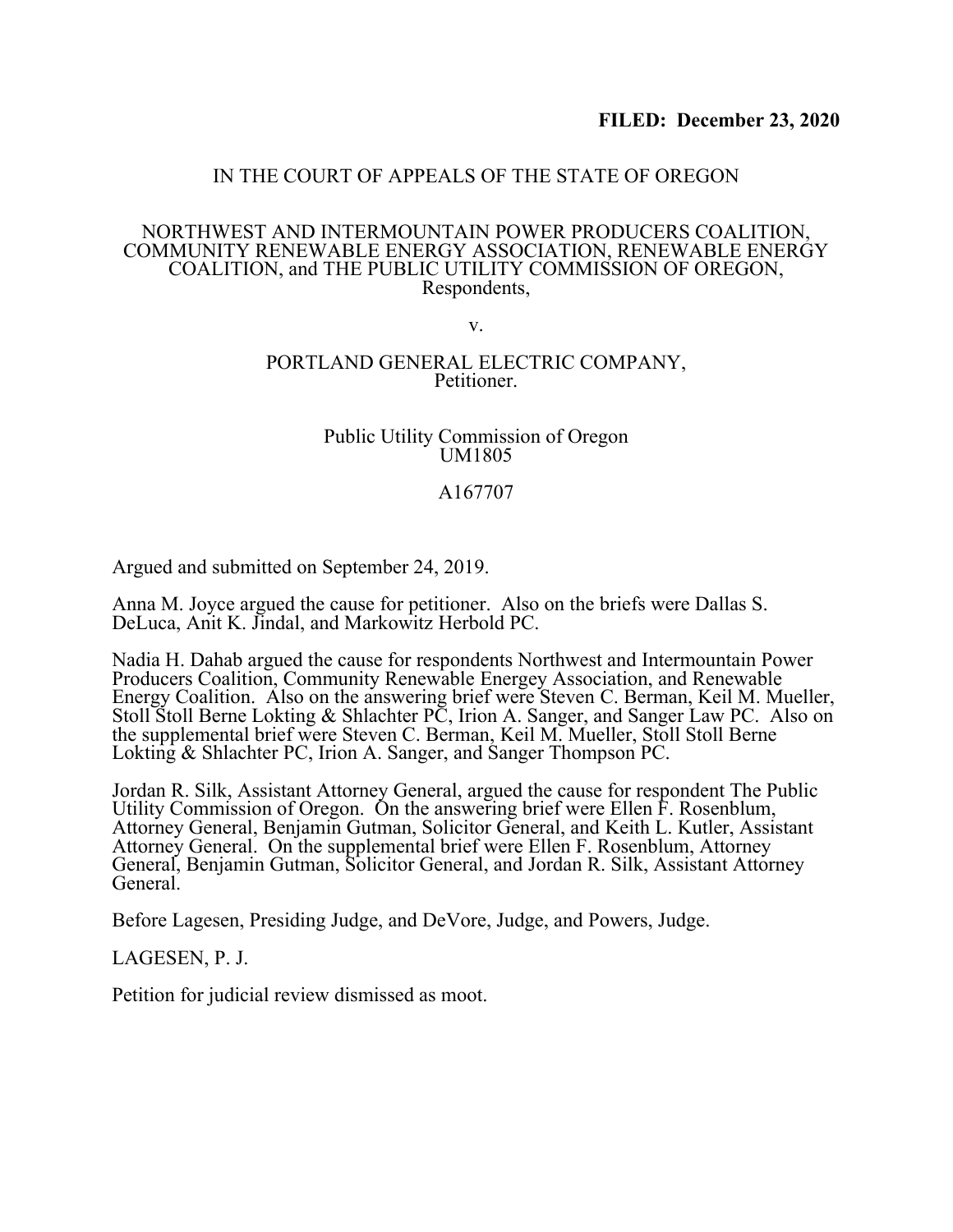# **DESIGNATION OF PREVAILING PARTY AND AWARD OF COSTS**

Prevailing party: Respondents

[X] No costs allowed.

[ ] Costs allowed, payable by

[ ] Costs allowed, to abide the outcome on remand, payable by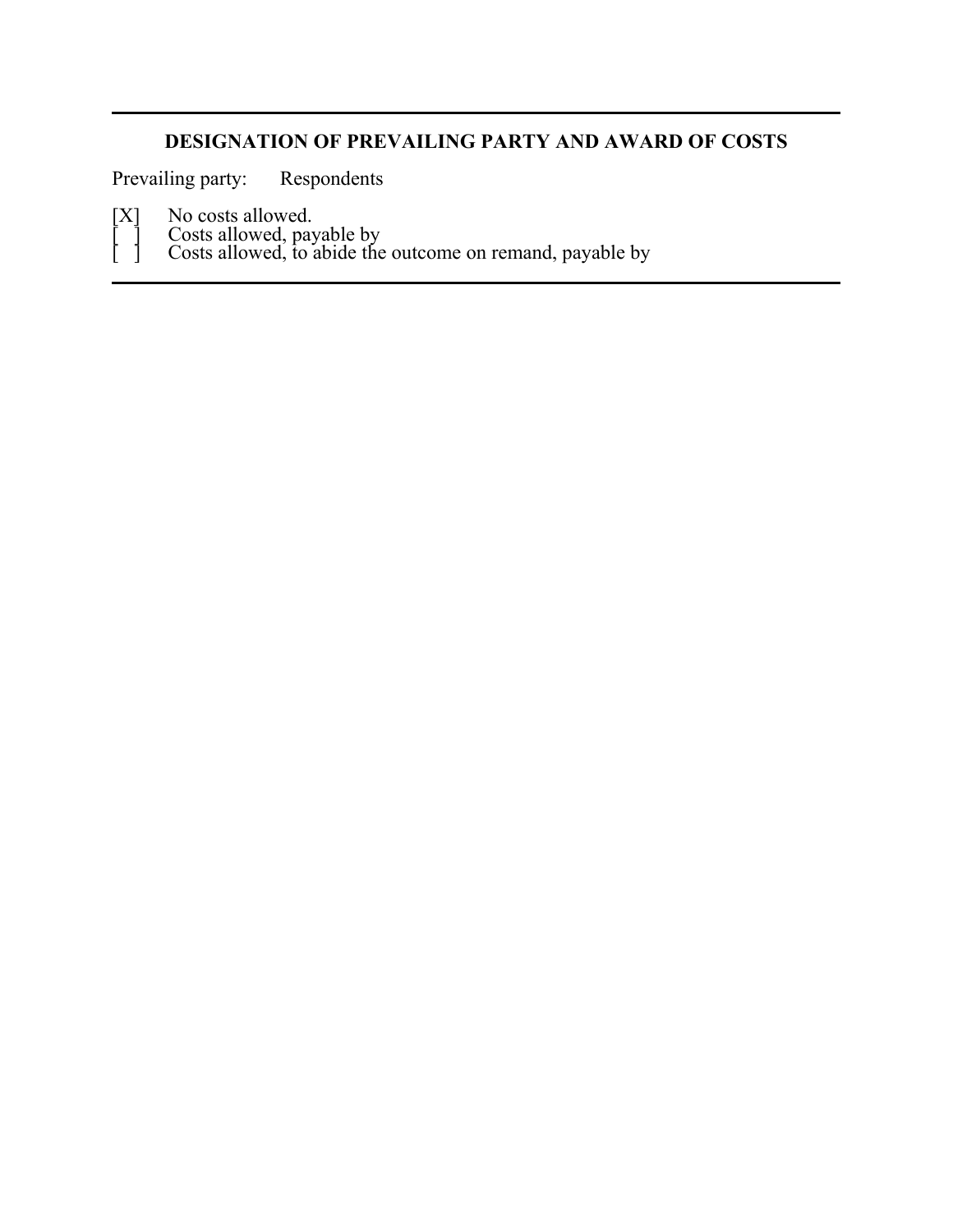LAGESEN, P. J.

| $\overline{2}$ | This dispute about certain contracts to buy and sell electric power is before                  |
|----------------|------------------------------------------------------------------------------------------------|
| 3              | us on Portland General Electric Company's (PGE) petition for judicial review under ORS         |
| 4              | 183.482 of a final order of the Public Utility Commission of Oregon (PUC). We                  |
| 5              | conclude that it has become moot by virtue of subsequent rulemaking by the PUC.                |
| 6              | Accordingly, we dismiss the petition.                                                          |
| 7              | At the core of this case are the PUC's requirements for standard contracts                     |
| 8              | for the purchase of electricity from operators known as "qualifying facilities" or "QFs."      |
| 9              | In 2005, to implement the Public Utility Regulatory Policies Act, 16 USC $\S$ 824a-3, the      |
| 10             | PUC issued Order 05-584. In that order, the PUC adopted a policy requiring standard            |
| 11             | contracts for purchase of electricity from QFs to (1) have 20-year terms, (2) set fixed        |
| 12             | prices for the purchase of electricity for the first 15 years of the term, and (3) provide for |
| 13             | market prices for the last five years of the contract term.                                    |
| 14             | What Order 05-584 arguably left ambiguous was the start date for the                           |
| 15             | period of 15 years of fixed prices: Did it run from the date of contract execution or did it   |
| 16             | start when the QF became operational and began supplying power under the contract?             |
| 17             | Although Order 05-584 prescribed standard terms for contracts with QFs, it did not             |
| 18             | prescribe a standard form for such contracts.                                                  |
| 19             | Following the issuance of Order 05-584, some power companies provided                          |
| 20             | in their standard contracts with QFs that the 15-year fixed-price period commenced when        |
| 21             | the QF became operational and began to supply power. PGE apparently took a different           |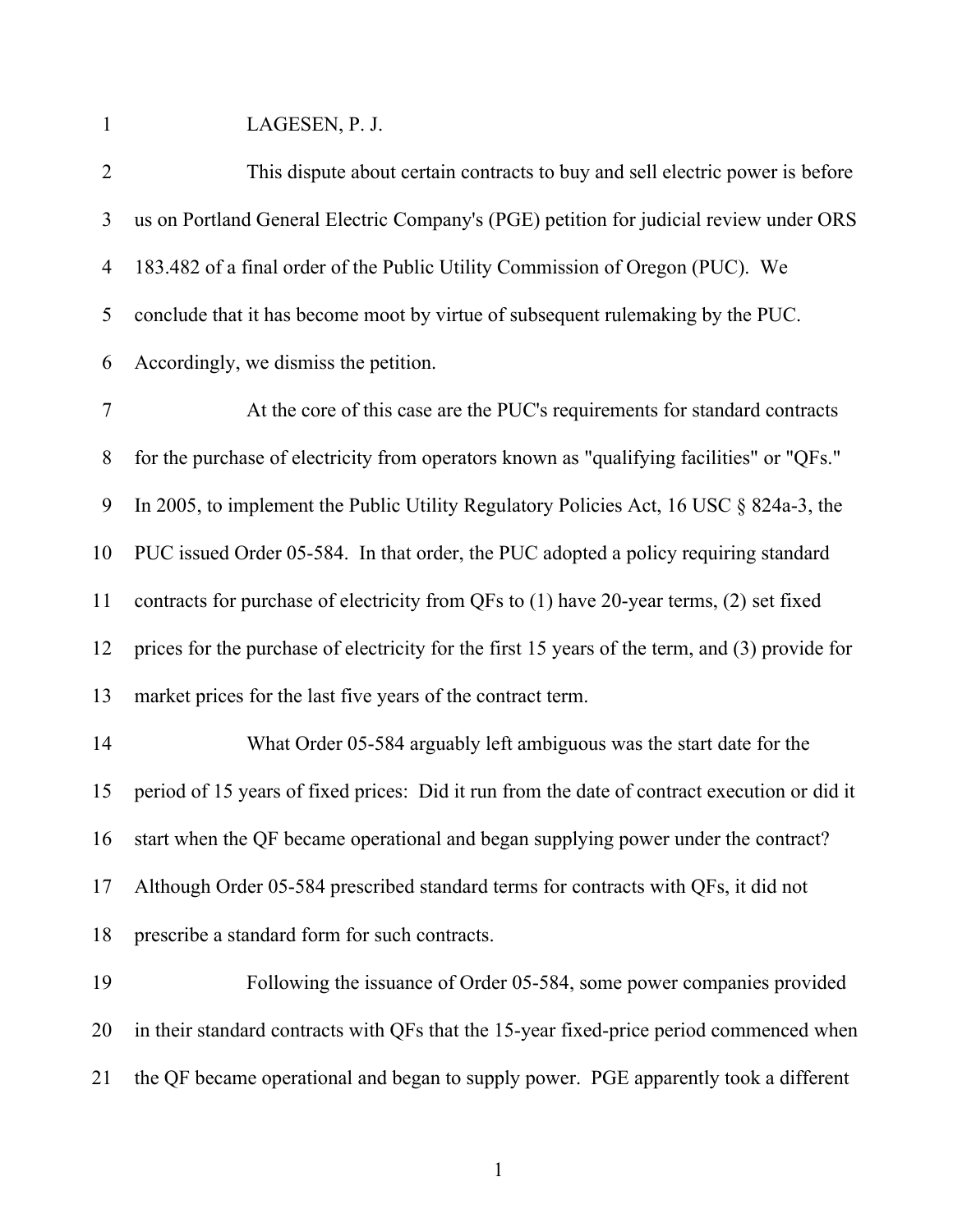1 approach.<sup>1</sup> Its standard contracts, in its view, allowed for the 15-year period to start on the date of contract execution. All of PGE's standard contracts were filed with, and approved by, the PUC.

 In December 2016, the Northwest and Intermountain Power Producers Coalition, the Community Renewable Energy Association, and the Renewable Energy Coalition (collectively, complainants) initiated this complaint proceeding against PGE under ORS 756.500. They requested that (1) the PUC order PGE "to cease and desist \* \* \* openly disputing that it must offer 15 years of fixed prices from the QF's operation date," which is what complainants alleged the PUC orders required; (2) the PUC declare that PGE's standard contract "requires payment by PGE at fixed prices for 15 years after the QF's operation date rather than merely 15 years after the time of contract execution, unless express language is inserted by the QF that demonstrates a contrary intent"; (3) in the alternative to the first two forms of relief requested, order "PGE to file revised standard contracts clearly stating that the 15 years of fixed prices run from the commercial operation date"; and (4) the PUC order any additional relief "deem[ed] necessary" by the PUC.

We say "apparently" because the parties dispute how PGE's previous standard contracts should be read. The PUC did not reach the issue in this proceeding, noting only that "PGE's approved standard contract filings \* \* \* may have limited the availability of fixed prices to the first fifteen years measured from contract execution," and, further, that if the contracts did in fact do so, "PGE cannot be found to have been in violation of our orders" because the PUC had approved those contracts.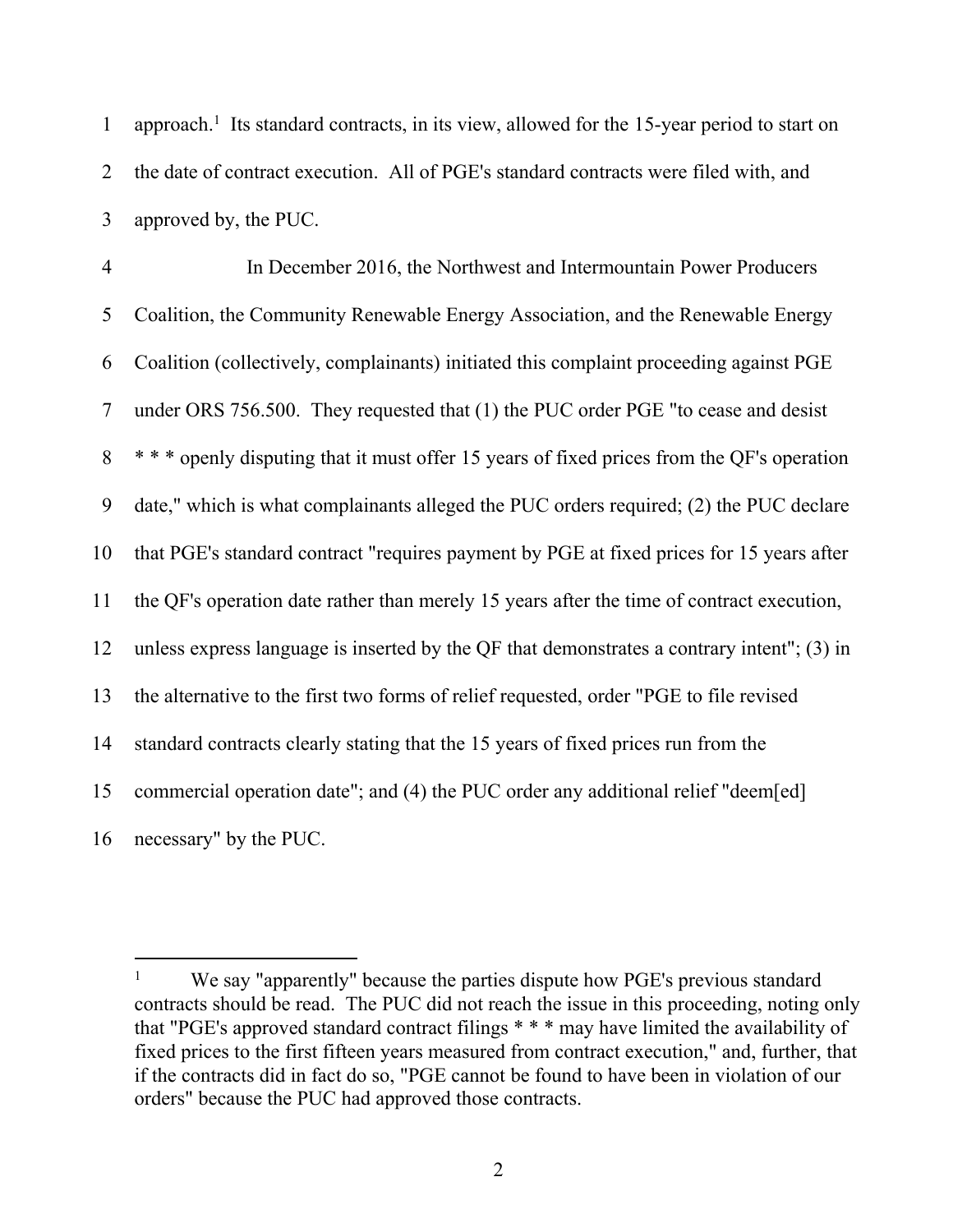1 Although it took a series of three orders,<sup>2</sup> the PUC ultimately resolved the case by leaving the past murky and making the future clear.

| $\overline{3}$ | As for the past, the PUC declined to interpret PGE's previously approved                    |
|----------------|---------------------------------------------------------------------------------------------|
| 4              | standard contracts. Consequently, it did not determine the date on which the 15-year        |
| 5              | fixed-price term began under them. Relatedly, the PUC declined to determine whether         |
| 6              | PGE's past standard contracts complied with Order 05-584, explaining that the agency's      |
| $\overline{7}$ | approval of them meant that PGE could not be found to be in violation of its orders.        |
| 8              | As for the future, the PUC explained how things should work going                           |
| 9              | forward. It clarified that policy 05-584 should be understood "to explicitly require        |
| 10             | standard contracts, on a going-forward basis, to provide for 15 years of fixed prices that  |
| 11             | commence when the QF transmits power to the utility." The PUC stated further that           |
| 12             | "PGE should promptly file revisions to Schedule 201 which shall include a revised           |
| 13             | standard contract PPA with language consistent with our requirement that the 15-year        |
| 14             | term of fixed prices commences when the QF transmits power to the utility." Ultimately,     |
| 15             | the PUC ordered two things: $(1)$ the dismissal of the complaint; and $(2)$ "[w] ithin five |
| 16             | business days of the date of this order, [PGE] shall file revisions to Schedule 201 of its  |
| 17             | tariffs consistent with this order."                                                        |

<sup>&</sup>lt;sup>2</sup> After the PUC issued the final order on review, Order No. 17-256, one of the complainants requested rehearing or reconsideration and, in Order No. 17-465, the PUC denied that request but "amend[ed] and clarif[ied] Order No. 17-256." Then, PGE requested rehearing or reconsideration and, in Order No. 18-079, the PUC denied that request but again made clarifying statements. For purposes of this opinion, general references to the order on review are to Order No. 17-256, as amended and clarified in the two later orders.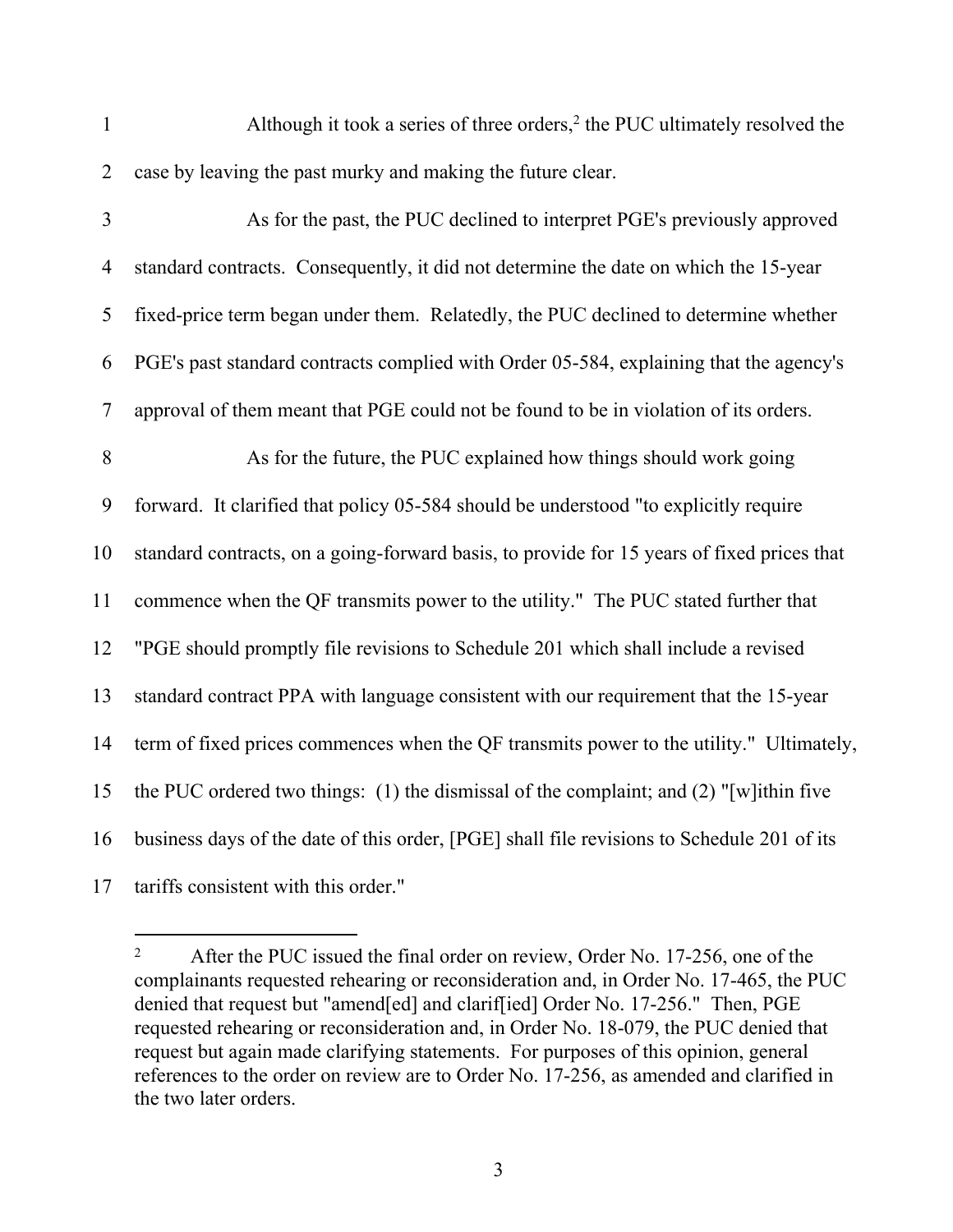| $\mathbf{1}$         | Following the PUC's rejection of two requests for reconsideration, which                                                                                                                                                                                                     |
|----------------------|------------------------------------------------------------------------------------------------------------------------------------------------------------------------------------------------------------------------------------------------------------------------------|
| $\overline{2}$       | resulted in some revisions and clarifications to the order on review, PGE filed this                                                                                                                                                                                         |
| 3                    | judicial-review proceeding under ORS 183.482. PGE raises two assignments of error.                                                                                                                                                                                           |
| $\overline{4}$       | First, PGE argues that the PUC's decision to direct PGE "to alter the start date for the 15-                                                                                                                                                                                 |
| 5                    | year period of fixed prices for all future PGE standard contracts with QFs" represents a                                                                                                                                                                                     |
| 6                    | change in policy that is not "supported by substantial reason." Second, PGE contends                                                                                                                                                                                         |
| 7                    | that the PUC acted outside "the range of discretion delegated to the agency by law," and                                                                                                                                                                                     |
| 8                    | inconsistently with past practice, when, in the context of a complaint proceeding under                                                                                                                                                                                      |
| 9                    | ORS 756.500, it announced what PGE views as a new policy. For relief, PGE requests                                                                                                                                                                                           |
| 10                   | that the PUC's order be vacated and remanded.                                                                                                                                                                                                                                |
| 11                   | Meanwhile, before complainants filed their answering briefs in this matter,                                                                                                                                                                                                  |
| 12                   | the PUC promulgated administrative rules to address timing issues with the required                                                                                                                                                                                          |
| 13                   | contract terms for power purchase agreements with QFs. The pertinent rule, OAR 860-                                                                                                                                                                                          |
| 14                   | $029-0120(3)$ , provides:                                                                                                                                                                                                                                                    |
| 15<br>16<br>17<br>18 | "Qualifying facilities have the unilateral right to select a purchase<br>term of up to 20 years for a power purchase agreement. Qualifying<br>facilities electing to sell firm output at fixed-prices have the unilateral right<br>to a fixed-price term of up to 15 years." |
| 19                   | For purposes of the provision, a "purchase term" is "the period of a power purchase                                                                                                                                                                                          |
| 20                   | agreement during which the qualifying facility is selling its output to the public utility."                                                                                                                                                                                 |
| 21                   | OAR 860-029-0010(26). Additionally, a "fixed-rate term," something that all parties                                                                                                                                                                                          |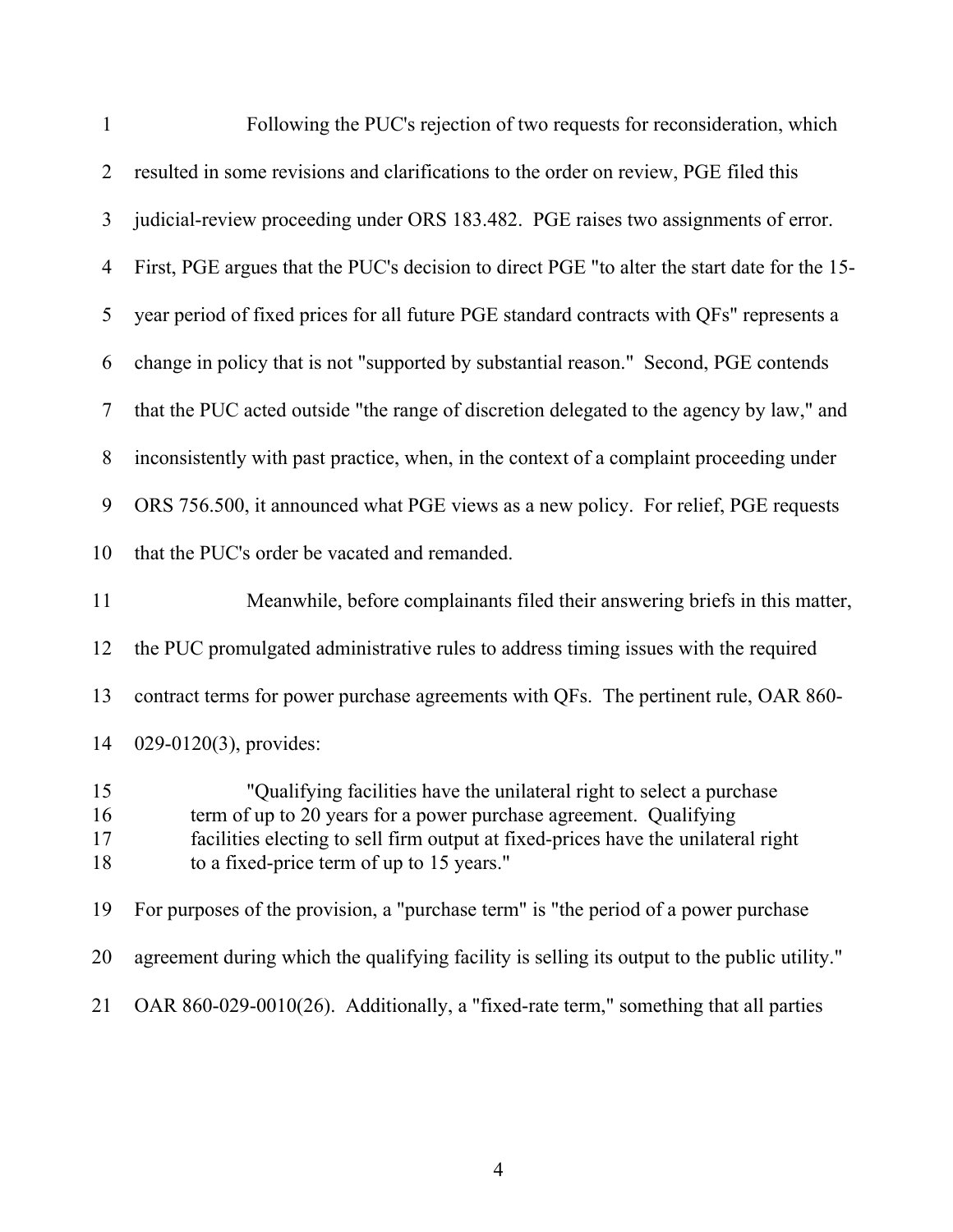agree is synonymous with a "fixed-price term,"<sup>3</sup> means,

 "for qualifying facilities electing to sell firm energy or firm capacity or both, the period of a power purchase agreement during which the public utility pays the qualifying facility avoided cost rates determined either at the time of contracting or at the time of delivery."

OAR 860-029-0010(16).

 Complainants then filed their answering brief in this matter. They argue that the administrative rules mooted the issues raised by PGE because the rules supersede any policy statement made by the PUC in the order on review. Complainants argue further that, if the proceeding is not moot, then the PUC's decision is not erroneous. In its answering brief, the PUC argues that the matter is moot for a different reason: PGE complied with the directive to submit revised contracts and did not seek judicial review of the PUC orders approving those revised contracts. This means, according to the PUC, that resolution of PGE's contentions will not have a practical effect on its rights because it cannot affect those approved standard contracts. Because the PUC did not address the effect of its own administrative rules in its initial brief to us, following oral argument, we requested supplemental briefing from the parties on that point; we viewed it as important to have the agency's take on how its own act of rulemaking might displace any policy announcement it made in the order on review. In its supplemental brief, the PUC explains that it interprets its new rules to require the 15-year fixed-price period to start on the date a QF becomes operational and

<sup>&</sup>lt;sup>3</sup> The parties' agreement on that point is consistent with the PUC's rules, which define the word "rate" to include "price." OAR 860-029-0010(28).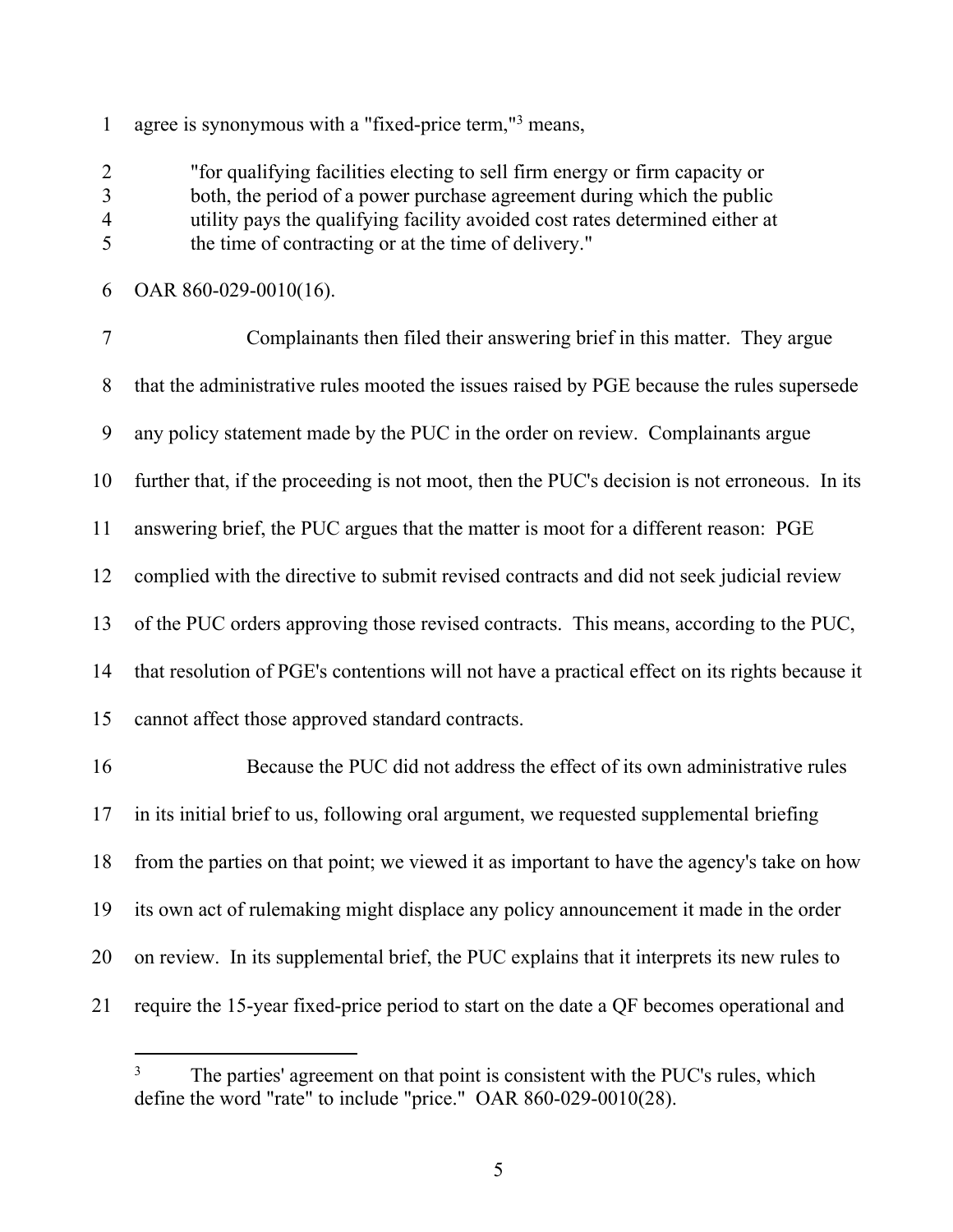begins supplying power, not on the date of contract execution. The PUC argues that, for this additional reason, this proceeding is moot. In their supplemental brief, complainants generally agree with the PUC's take, echoing the position taken in their earlier brief. In its supplemental brief, PGE disagrees with the PUC's interpretation of its rules to require the 15-year fixed-price term to commence when the QF becomes operational, arguing that it does not plausibly account for their text, context, and, in particular, rulemaking history. PGE argues further that neither the rules, nor the fact that it filed new standard contracts, make this proceeding moot. In its view, vacating and remanding the order could provide grounds for withdrawing the new standard contracts that it filed; PGE suggests that we would have the authority in this proceeding to order the PUC to take action in the contract-approval proceedings under ORS 183.486(1)(b). PGE also suggests that a favorable decision by us could affect 60 power purchase agreements that it entered into with QFs between the entry of the final order on review and the effective date of the administrative rules. According to PGE, "If the Commission's policy was invalid, that calls into question the terms of a standard [power purchase agreement] issued to comply with that invalid policy." Having considered the parties' arguments on the point, we conclude that the PUC's rulemaking has mooted this proceeding. "An appeal becomes moot when a decision 'will no longer have a practical effect on the rights or obligations of a party.'" *City of Cave Junction v. State of Oregon*, 289 Or App 216, 222-23, 410 P3d 306 (2017)

(quoting *State v. Walraven*, 282 Or App 649, 654, 385 P3d 1178 (2016)). Here, the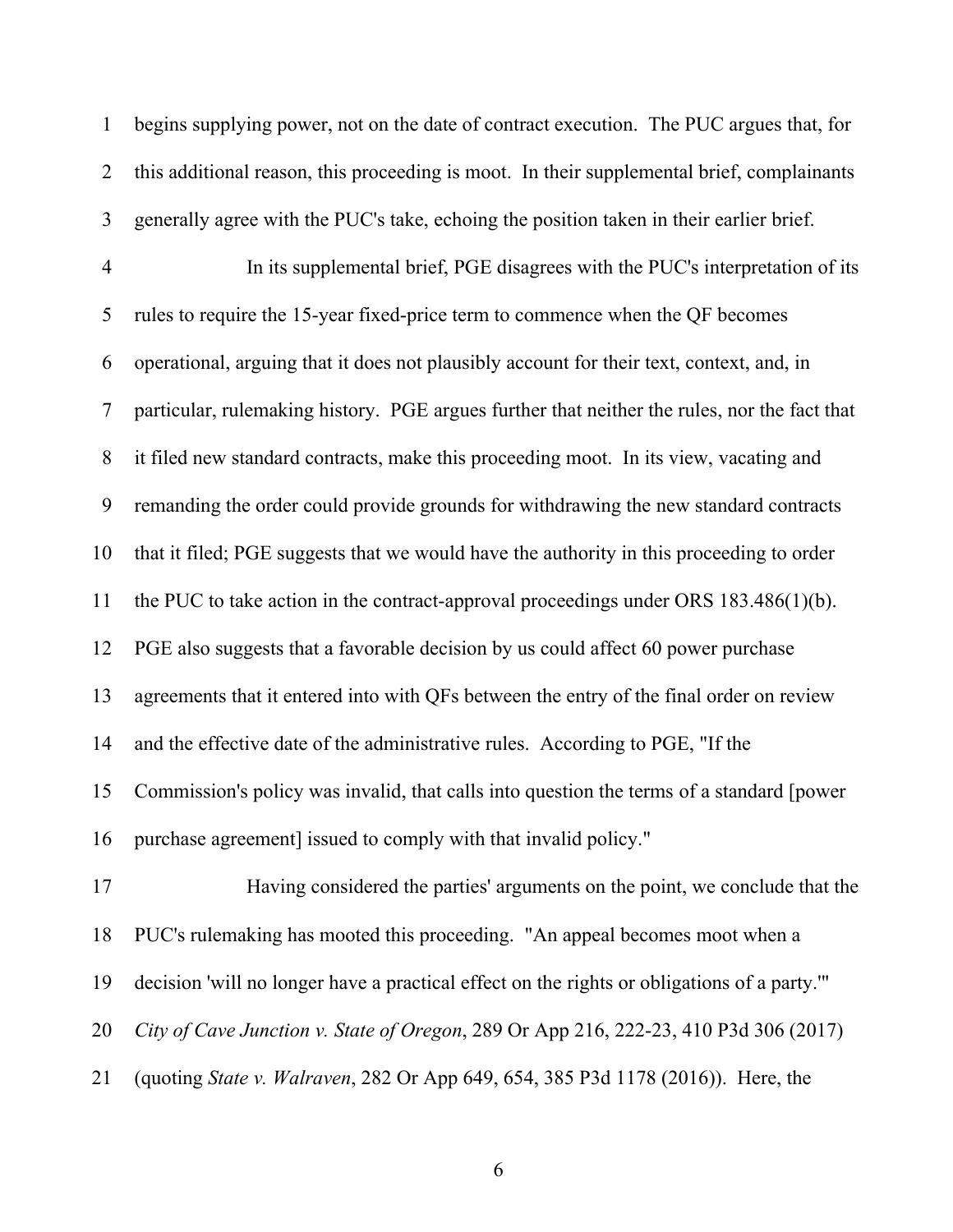issues raised by PGE are (1) whether the PUC acted outside the boundaries of its authority by prospectively clarifying agency policy in a complaint proceeding under ORS 756.500; and (2) whether substantial reason supports the PUC's determination that the policy announced in Order 05-584 required the 15-year fixed-price term to start upon delivery of power.

 The PUC's act of formal rulemaking has mooted the first issue because, whether or not the PUC had the authority to announce policy in the context of a complaint proceeding, its act of rulemaking has superseded any policy announced. Even if the PUC should have engaged in rulemaking or some other formal process to announce what it did in the order on review, as PGE contends it should have, it has now done so, thereby rendering academic the question of whether it is procedurally proper for the PUC to do what it did in terms of announcing prospective policy in an order issued in a complaint proceeding.

 As for the substantial reason issue, that is also academic at this point. As of now, the PUC's rules set forth its current policy for the fixed-price terms of power purchase agreements with QFs. That is so regardless of what party is right about how those rules should be interpreted (a point we do not resolve); one way or another, the rules, not the order on review, are the current source of the PUC's articulation of its policy on the point. If PGE believes that the rules allow for standard contracts containing terms different from the ones that it filed in response to the order on review, then it can seek approval of new standard contracts under the terms of the rules. An order from us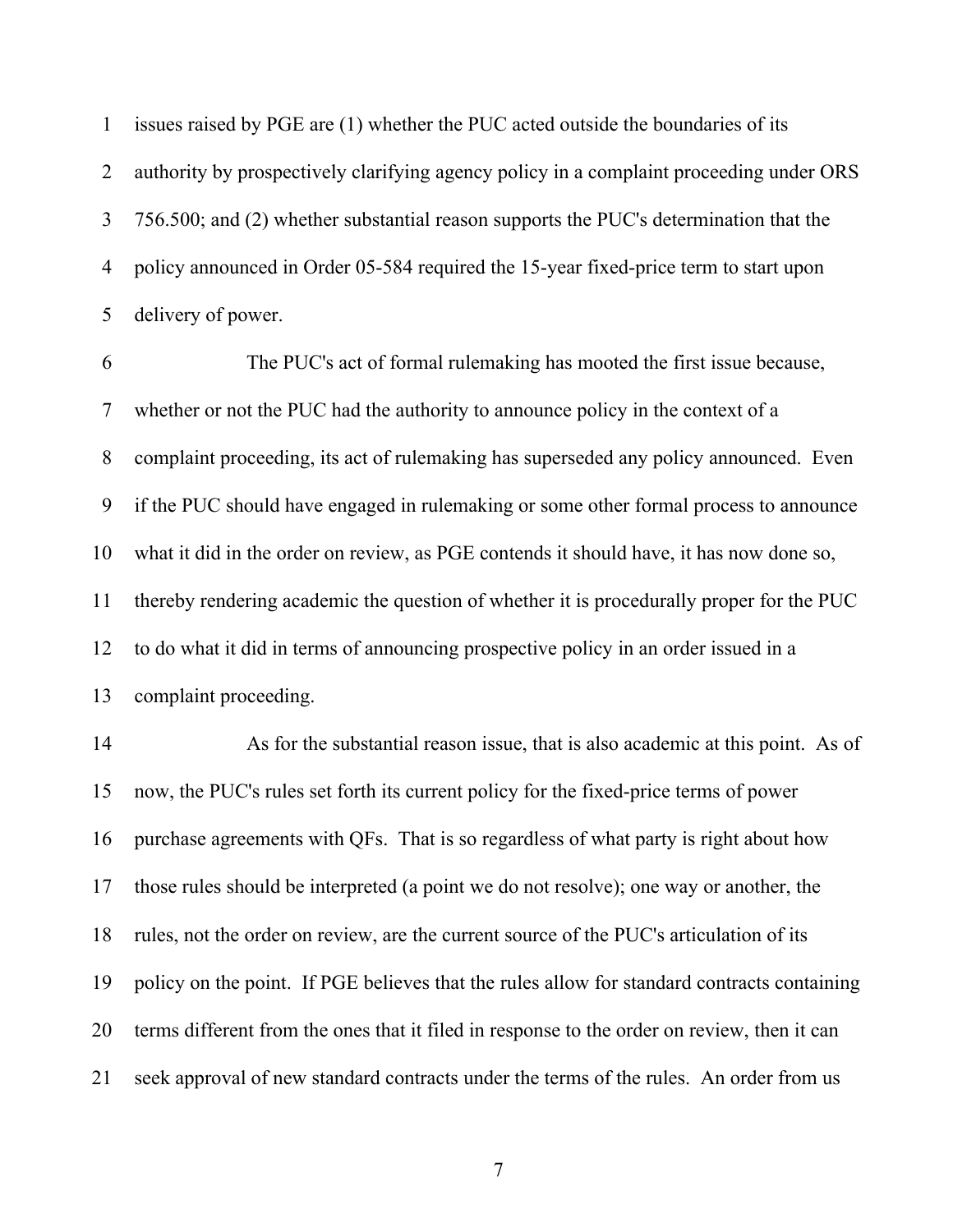directing the PUC to vacate its approval of the standard contracts that PGE filed in accordance with the order would not alter what is now the case: Going forward, PGE's standard contracts must satisfy the administrative rules, which the PUC is bound to follow. *See Harsh Investment Corp. v. State Housing Division*, 88 Or App 151, 157, 744 P2d 588 (1987), *rev den*, 305 Or 273 (1988) (having promulgated administrative rules, an agency must follow them).

 That PGE opted to enter into 60 power purchase agreements between the time the order on review was entered and the effective date of the rules, apparently using the standard form contract that it was ordered to file, does not render this proceeding justiciable. PGE asserts that a ruling in its favor would call the terms of those contracts into question, and that is why this proceeding is not moot. But there has never been any question that Order 05-584 *allowed* for power purchase agreements with QFs in which the 15-year fixed-price term started to run when the QF started to deliver power. The only question was whether Order 05-584 *also* allowed for power purchase agreements where the 15-year fixed-price term started earlier, upon contract execution. In other words, there is no basis to think that the executed power purchase agreements *conflict* with Order 05-584 by having the 15-year fixed-price term start when the QF becomes operational, or to otherwise question the validity of any such terms.

 Beyond that, there is no nonspeculative basis to conclude that a ruling in PGE's favor on the issues raised would provide it with grounds for avoiding power purchase agreements that it executed of its own accord with QFs that are not parties to